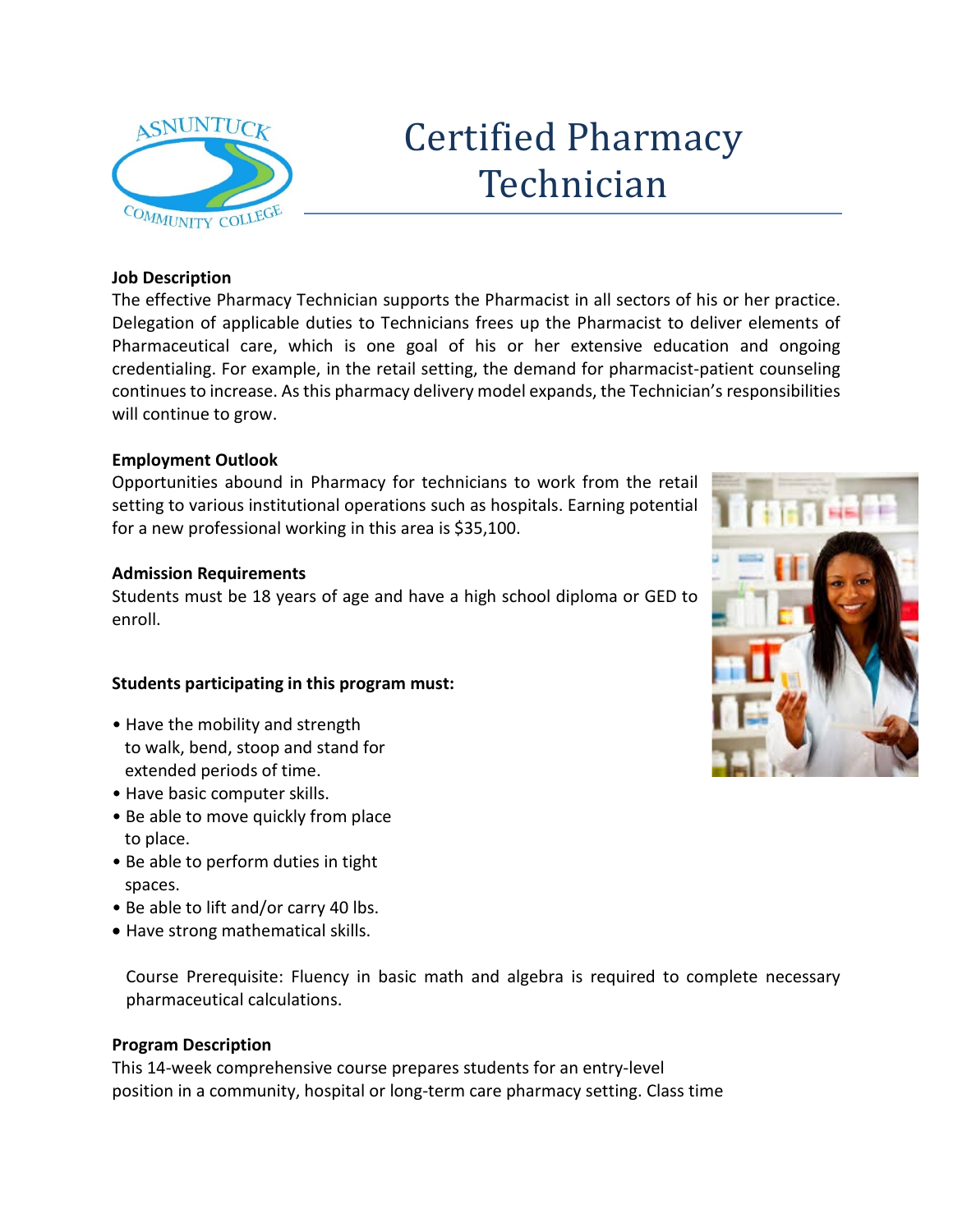is divided between 56 synchronous (live)class hours and approximately 78 hours of asynchronous time. This course prepares you to take the Pharmacy Technician Certification Board (PTCB) national certification exam. Topics include medical terminology specific to pharmacy, reading and interpreting prescriptions, patient and medication safety, pharmacy law and professionalism. A review of the top 100drugs, including generic and brand name, indication, and significant side effects, is covered. Students learn conversion factors and calculate dosages and IV flow rate and solve compounding problems. This course is a PTCB-recognized education/training program.

This program is taught by a certified pharmacist.

The Essential Job Skills & Career Development course is REQUIRED to receive a certificate of completion for the Certified Pharmacy Technician program.

Please be advised that if you have been convicted of a felony, you may not be eligible for clinical experiences, internships, externships or certifications associated with certain Healthcare Career programs. Those with previous convictions may also find it difficult to secure employment within a healthcare setting.

**CRN: 1406/1407HMED M7064 Dates: February 8,2022 to May 17, 2022 Days; Tuesday and Thursday Instructor: CPA Pharmacist Instruction type: Online Fee: \$2,316 (cost includes course fee, textbooks, U-Pass transportation fee, and National PTCB exam)**

#### **Time Commitment**

This 4-month program includes 134 hours of instruction and a 14-hour Essential Job Skills & Career Development course.

#### **Payment Information**

Total cost of this program is \$2,849 which includes the Pharmacy Technician course, textbooks, National PTCB exam, U-Pass transportation fee, and Essential Job Skills course. Payment plans are available for this program. This program is **CT SNAP** and **CT WIOA** approved.

#### **Contact Information**

For more information or to register please call 860.253.3028 or email [jpoirier@asnuntuck.edu.](mailto:jpoirier@asnuntuck.edu)

**Notice of Non-discrimination:** Asnuntuck Community College does not discriminate on the basis of race, color, religious creed, age, sex, national origin, marital status, ancestry, present or past history of mental disorder, learning disability or physical disability, sexual orientation, gender identity and expression or genetic information in its programs and activities. In addition, the College does not discriminate in employment on the basis of veteran status or criminal record. The following individuals have been